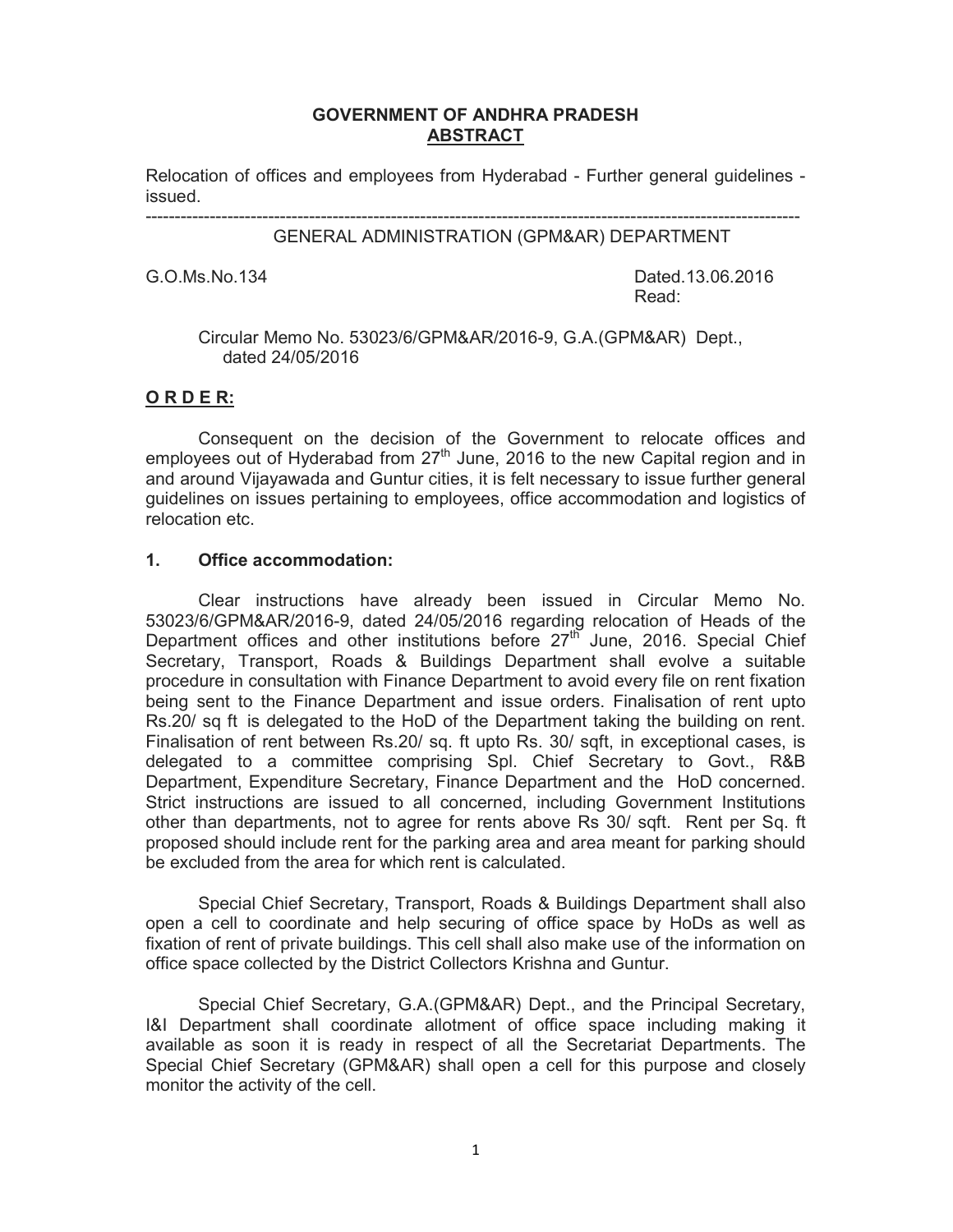Secretaries to the Government and the HoDs are requested to note that they should retain possession of the Government buildings under their occupation at Hyderabad By making suitable arrangements.

#### **2. Budget requirements:**

Funds will be required for packing, unpacking, transportation etc. purchase of furniture (in exceptional cases). Secretaries to the Government shall send requests for additional budget allocation (including the requirements of HoDs), to the Finance Department. Special Chief Secretary, Finance Department, shall issue orders providing the money as additionality and also give a general one-time permission for A.C. Bill for miscellaneous expenditure. Rates of all items of expenditure should be jointly finalised by the Secretary to Govt., and Head of Department duly following the procedure.

Finance Department shall issue detailed guidelines to the Secretaries to the Government and HoDs for use by their respective DDOs regarding location of treasury/ PAO offices, treasury bank branches and procedures on presentation of bills etc., after relocation.

## **3. IT Infrastructure etc.,:**

Secretary, IT Department should issue guidelines on IT infrastructure, e-file system, scanning of files etc., so that Secretaries to the Government and HoDs can take appropriate action. IT Department may coordinate and provide centrally useful information available on services and facilities relating to relocation to the Secretaries to the Government, HoDs, and employees.

#### **4. Shifting of Central Record Branch, Secretariat Library and Libraries of Law Department and Planning Departments:**

Shifting of these establishments needs detailed planning and execution. Coordination with the Government of Telangana may also be necessary. Therefore a committee comprising of the following officers is constituted to plan, coordinate, and oversee shifting.

> Principal Secretary (political), GAD - Convenor and Chairman , Law Secretary- Member, E.O. Secretary, Planning Department- Member, D.G., Fire Services Department - Member, Transport Commissioner- Member, ENC, R&B Department - Member.

## **5. Transportation of furniture, files etc.,:**

Transport Department should fix up rates for transportation from Hyderabad to Vijayawada/Guntur as is generally done at the time of elections and issue orders.

Home Department shall nominate a senior officer as nodal officer to coordinate the requirements for security for transportation etc., wherever necessary. Details of the nodal officer shall be informed to all the Secretaries to the Government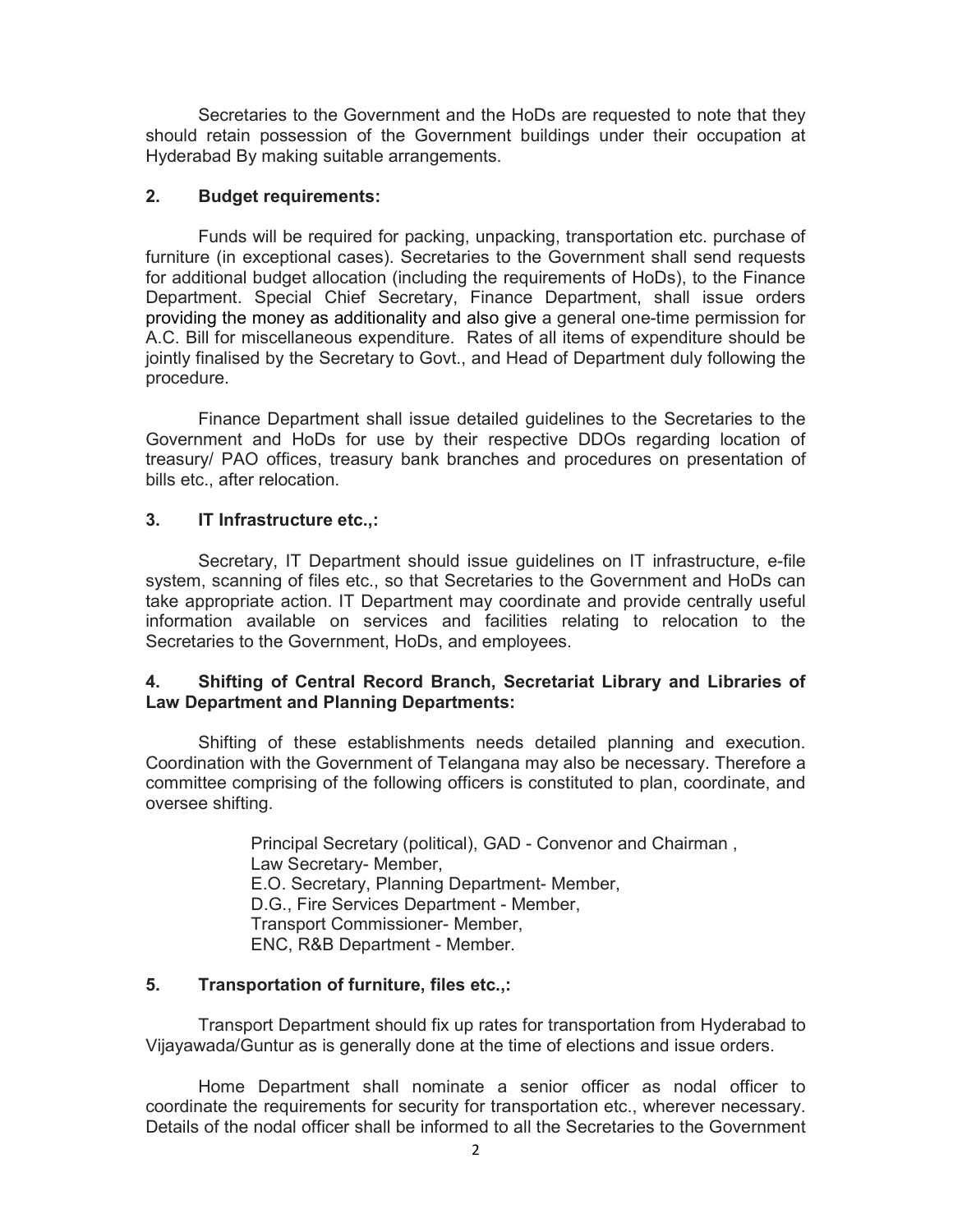and HoDs. Similar arrangement may be made for requirements of fire safety. These services may be used not as a matter of routine but only where they are really required.

Files which are due for destruction as on 31/03/2016, as per provisions of Secretariat Office Manual/District Office Manual, should be destroyed with the approval of the competent authority. Care must be taken to see that unserviceable items of furniture etc are not transported as part of relocation.

#### **6. Roadmap of relocation:**

Secretaries to the Government and HoDs should prepare a clear roadmap for relocation. All the details of the plan of relocation should be shared with their employees so that they can in turn plan in advance on items like where they are going locate their residences or admit their children in educational institutions etc. Roadmap for relocation should, to the extent possible, be prepared with the full participation of the employees concerned. Movement plan should be communicated to all employees. Secretaries to Government should take note of details of genuine cases of employees who have extreme personal hardship and bring to the notice of the Chief Secretary. This list should include employees of HoDs as well.

Special Chief Secretary, Finance Department has issued O.O.No.12 Dated 03/06/2016 setting up transition committee and sub-committees for relocation. A copy of the same is enclosed for guidance of Departments.

#### **7. Issues pertaining to employees:**

- i) Relocation of employees out of Hyderabad is though technically not a transfer shall for the purposes of financial entitlements, including sanction of advance, be treated as transfer. Finance Department shall issue orders to this effect.
- ii) It is clarified that the '5 day week' applies to only those employees who relocate out of Hyderabad to the new Capital region and in and around Vijayawada and Guntur cities.
- iii) Departments of School Education and Higher Education shall open cells to help employees who are seeking admission in educational institutions for their children in and around Vijayawada and Guntur cities.
- iv) District Collectors Krishna and Guntur shall open a cell each to advice and help employees in securing residential accommodation, including working men's hostel-type of arrangement.
- v) Joint Collectors, Krishna and Guntur shall open a cell to take care of the issues pertaining to women employees including help relating to working women's hostel, security, transportation etc.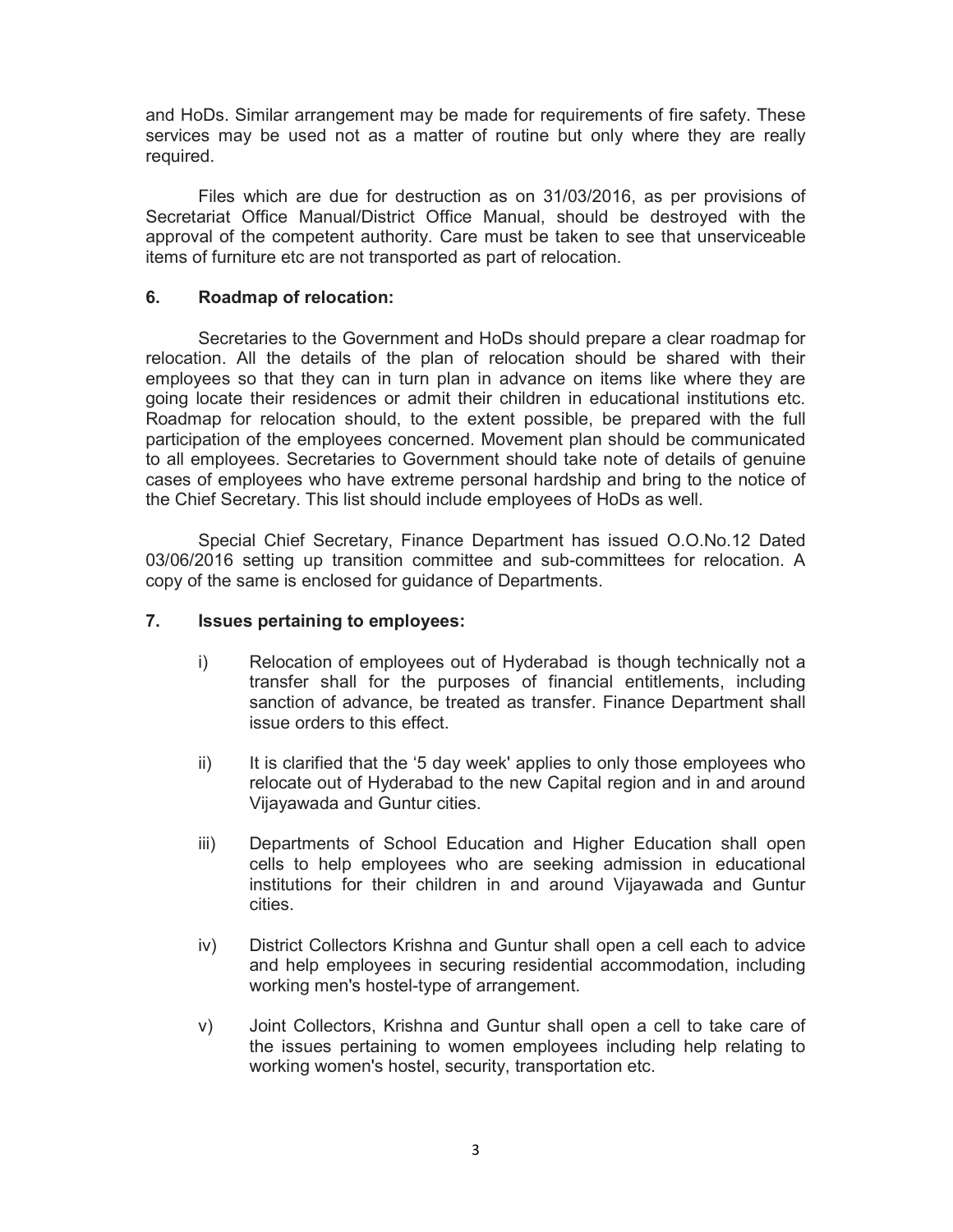- vi) Transport Department may open a cell to coordinate the requirements of employees for special bus services from the places of their residence to offices and back and for issue of concessional bus passes.
- vii) Medical and Health Department shall issue orders giving details of the arrangements made for medical attendance of employees and their dependents etc., after relocation.
- viii) GAD Services Department may issue guidelines on issue of local candidate certificates in respect of employees and their family members who are relocating in terms of amendments to Presidential order issued by the Government of India.

#### **8. General:**

- a) All the Secretaries to the Government and HoDs are requested to note that they are responsible for proper planning and smooth relocation of the offices and employees under their control. They should therefore take personal interest and provide leadership in the process of relocation.
- b) All the officers who are instructed above to set up a cell should personally ensure that a responsible officer is kept in charge of the cell and the name, designation and mobile number of the officer in charge is informed to all the Secretaries and HoDs, including G.A.(GPM&AR) Department.
- c) G.A.(GPM&AR) Department should collect, consolidate and make available a directory of all the cells opened and nodal officers appointed, including publishing on the website. The Department should also evolve a proforma and collect information on relocation from all Departments.
- d) The Secretaries to the Government and the District Collectors concerned should monitor and review the work of the cells constituted by them on a daily basis till relocation is completed. They shall take care that dislocation to the functioning of the offices on account of relocation is brought down to the bare minimum.
- e) Secretaries to the Government and HoDs shall arrange to send a communication to all concerned, including offices of Government of India, regarding change of address for communication, telephone/fax numbers etc., sufficiently in advance and make suitable arrangements for transit period.
- f) G.A.(Political) Department may take necessary action to fulfil general formalities, if any, pertaining to relocation of Secretariat and offices of HoDs.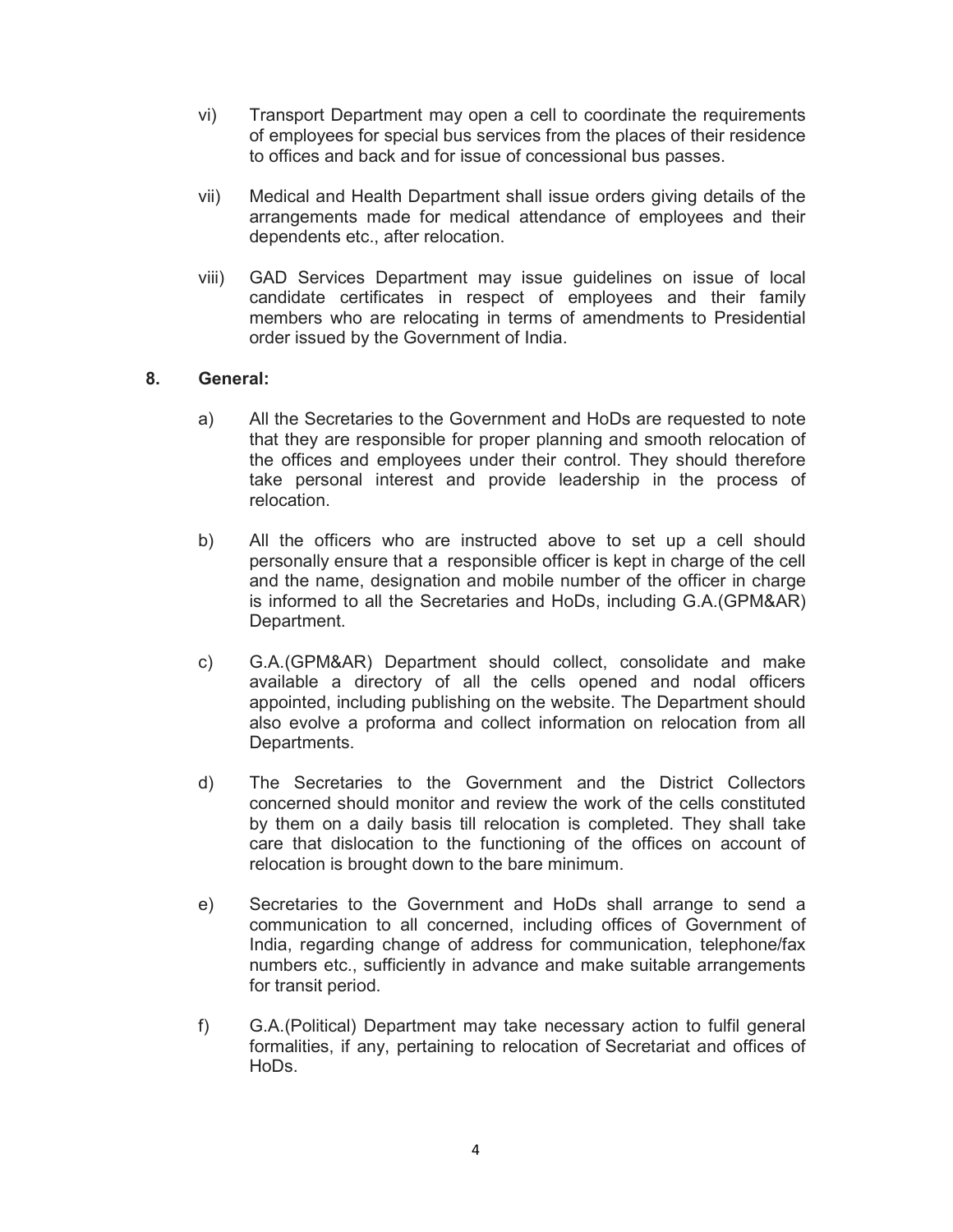#### **9. Empowered committee:**

A committee comprising of the following officers is constituted to monitor and ensure that the relocation takes place smoothly. The committee is empowered to take suitable decisions and invite any officer/ representatives of employee associations to the committee meetings.

> Chief Secretary- Chairman Special Chief Secretary, Finance Department- Member Special Chief Secretary, T R&B Department- Member Spl. Chief Secretary, G.A.(GPM&AR) Dept. - Member/convenor

E.O. Principal Secretary (SR), GAD will provide requisite support to the Special Chief Secretary, G.A.(GPM&AR) Department.

#### **10. Facilitation Centre:**

Sri L. Premachandra Reddy, IAS. (Retd.), E.O. Prl. Secretary to Govt. (SR) will head the facilitation centre. Secretaries to Govt., Heads of Department and employees and their associations may contact him for any clarification or guidance.

[ BY ORDER AND IN THE NAME OF GOVERNOR OF ANDHRA PRADESH ]

#### **S. P. TUCKER CHIEF SECRETARY TO GOVERNMENT**

To

All the Departments of Secretariat. All the Heads of Departments. Copy to: The Prl. Secretary to Governor of A.P., Raj Bhavan, Hyderabad. The Prl. Secretary to Chief Minister . All Private Secretaries to Ministers. The P.S. to Chairman, A.P. Legislative Council, A.P., Hyderabad. The P.S. to Speaker, A.P. Legislative Assembly, A.P., Hyderabad. The PS to Chief Secretary to Government. The PS to Spl. Chief Secretary to Government (GPM&AR) The PS to E.O. Prl. Secretary to Govt., G.A.(SR) Dept. The Prl. Secretary, A.P.P.S.C., Hyderabad. All Collectors & District Magistrates of A.P. The Director of Treasuries & Accounts, A.P., Hyderabad. The Pay and Accounts Officer, A.P., Hyderabad. The Accountant General, A.P., Hyderabad. The Registrar of A.P. High Court, Hyderabad. The Registrar, A.P. Administrative Tribunal, Hyderabad. The Advocate General, A.P., Hyderabad.

// FORWARDED :: BY ORDER //

**SECTION OFFICER**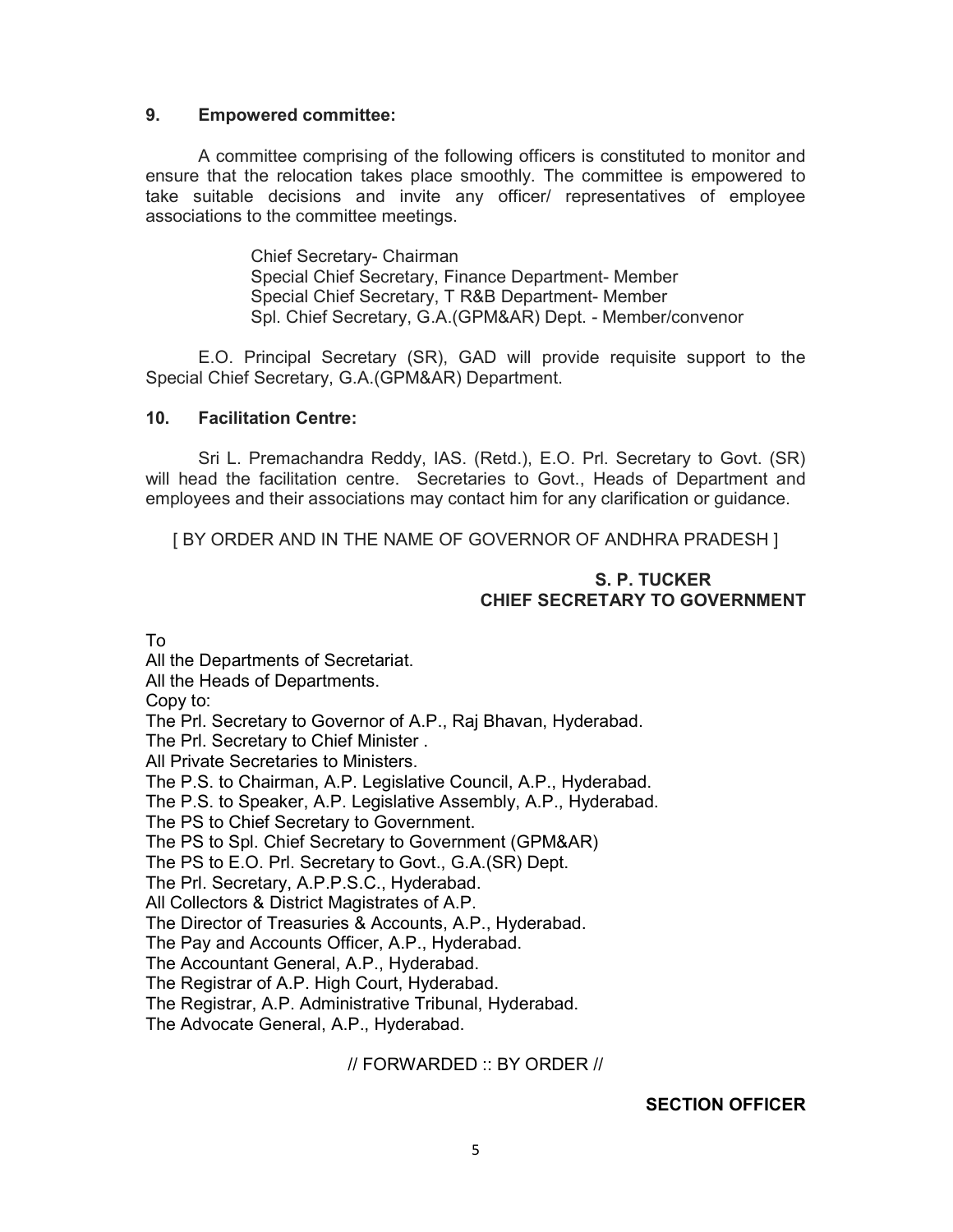## GOVERNMENT OF ANDHRA PRADESH FINANCE (OP.I) DEPARTMENT

#### O.O.No.12

Date: 03-06-2016

- Sub:- Finance Department Shifting of Finance Department, A.P. Secretariat and Heads of Departments under the control of Finance Department to the New Capital at Amaravathi - Setting up of Transition Committee along with Sub-Committees - Orders - Issued.
- Minutes of the meeting held by Principal Finance Secretary with all Ref:-Finance Secretaries and Officers of Finance Department and Heads of Departments under the control Finance Department held on 23.05.2016. \*\*\*\*\*\*

In the meeting held on 23.05.2016 with all Finance Secretaries, Officers of Finance Department and Heads of Departments under the control of Finance Department, the Principal Finance Secretary informed that a decision was taken at the meeting chaired by Hon'ble Chief Minister on 21.05.2016 at Vijayawada to shift Government offices to Amaravathi, by June 27, 2016 positively. It is further informed that only Secretariat Offices will be accommodated at Amaravathi and all Heads of Departments to be accommodated at Guntur or Vijayawada according to the space availability.

Keeping in view the Hon'ble Chief Minister's instructions to shift all offices to  $2.$ Amaravathi by June 27, 2016 a Transition Committee is formed along with Sub committees to guide and coordinate the shifting process of files, infrastructure and staff of Finance Secretariat Department and Heads of Departments under the control of Finance Department from Hyderabad to new capital premises situated at Amaravathi, Vijavawada and Guntur.

**Transition Committee:** 

| Chairperson     | : Sri M. Ravichandra, IAS.,<br>Secretary to Govt. (Exp.), Finance Department. |
|-----------------|-------------------------------------------------------------------------------|
| Member Convener | : Sri K. Venkateswara Rao, Addl. Secretary to Govt.                           |
| Member          | : Smt. S.Suvartha Rani, Dy. Secretary to Government                           |
| Member          | Smt. K.Kanakavalli, Director of Treasuries & Accounts                         |
| Member          | : Sri V. Hanumantha Rao, Pay & Accounts Officer (I/c)                         |
| Member          | : Sri P.Kesava Rami Reddy, Director of Works Accounts                         |
| Member          | Sri Srinivasa Rao, Director of State Audit                                    |
| Member          | Sri Mani Sekhar, Director of Insurance.                                       |

#### **SUB COMMITTEES:**

# (I) IT Infrastructure & Consumables:

| Head of the Committee | : Sri N. Damodar Abbaiah, Director IT    |  |
|-----------------------|------------------------------------------|--|
| Member                | : Sri V. Krishna, Project Director       |  |
| Member                | : Sri N.Venkateswarlu, Section Officer   |  |
| Member                | : Sri K.Sundara Ramaiah, Section Officer |  |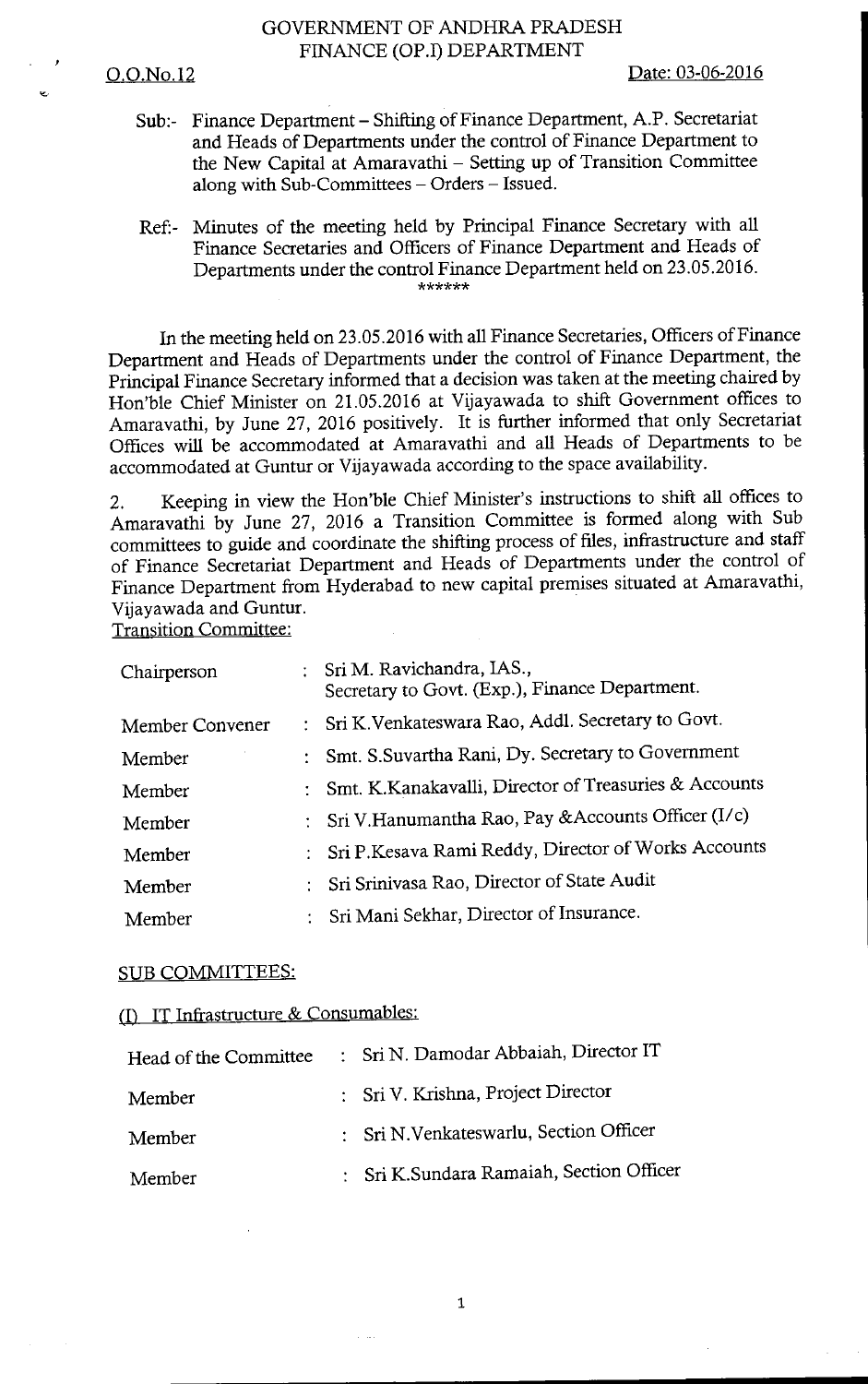# (II) Files and Records:

| Head of the<br>Committee | $\ddot{\cdot}$<br>Sri K.V.Subrahmanyam, Deputy Secretary to Govt.                                             |
|--------------------------|---------------------------------------------------------------------------------------------------------------|
| <b>Sections</b>          | OP.I/OP.II/FDR/Claims/IA & PAC/IT For FD                                                                      |
| Member                   | ÷<br>Sri Y.Sankar Rao, Assistant Secretary to Govt.                                                           |
| Member                   | $\ddot{\cdot}$<br>Sri O.Vishvanadha Sarma, Section Officer                                                    |
| Member                   | Sri B. Nagabhushanam, Assistant Section Officer<br>÷                                                          |
| Sections                 | HR.I/HR.II/HR.III                                                                                             |
| Member                   | ÷<br>Sri K.Adinarayana, Assistant Secretary to Govt.                                                          |
| Member                   | Sri A.Satyanarayana, Section Officer<br>÷                                                                     |
| Member                   | Sri K.Bhushana Rao, Assistant Section Officer                                                                 |
| Sections                 | HR.IV/HR.V/HR.VI                                                                                              |
| Member                   | Sri V.Y.V.V.R.A. Sarma, Asst. Secretary to Govt.                                                              |
| Member                   | Sri T.V. Premnath, Section Officer                                                                            |
| Member                   | Sri R. Rama Krishna, Assistant Section Officer                                                                |
| Sections                 | BG.I/BG.II/BG.III                                                                                             |
| Member                   | Sri J.Venkateswara Reddy, Asst. Secy. to Govt.                                                                |
| Member                   | Sri I.S.V.S. Subrahmanyam, Section Officer                                                                    |
| Member                   | Sri P.Y.B. Rajesh Kumar, Assistant Section Officer                                                            |
| <b>Sections</b>          | Cash Management / Debt Management                                                                             |
| Member                   | Sri P.Sudhakar, Assistant Secretary to Govt.                                                                  |
| Member                   | t<br>Sri D. Janaki Ramaiah, Section Officer                                                                   |
| Member                   | Sri Srinivasa Reddy, Assistant Section Officer                                                                |
| Sections                 | PF NABARD/ CASPS FC                                                                                           |
| Member                   | Sri B. Venkateswara Rao, Officer on Special Duty                                                              |
| Member                   | ÷<br>Sri A.Venkateswara Rao, Section Officer                                                                  |
| Member                   | Smt. Ch.G.V. Rama, Assistant Section Officer                                                                  |
| Sections                 | FMU-Education/Welfare-I/Welfare-II/HM&FW/                                                                     |
| Member                   | WD,CW,DW & SC, LET&F and Housing.<br>$\ddot{\phantom{0}}$<br>Sri B.V.V.Rama Krishna Rao, Asst. Secy. to Govt. |
| Member                   | $\ddot{\phantom{a}}$<br>Smt. P.V.Vijayalakshmi, Section Officer                                               |
| Member                   | Sri N.Murali Mohan Reddy, Assistant Section Officer                                                           |

 $\ddot{\phantom{0}}$ 

and a summary of the first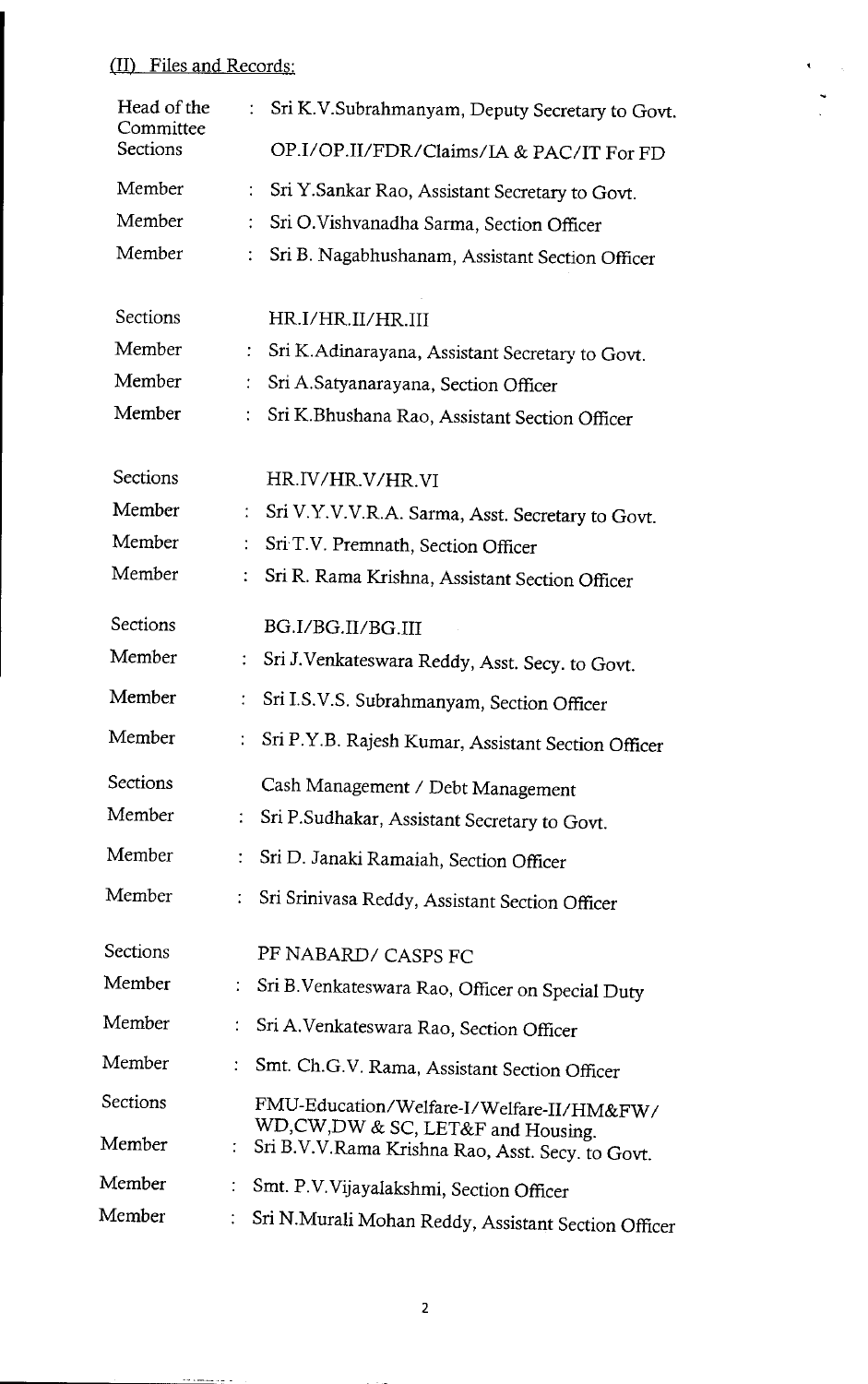| Sections         |                                                                                                                          |
|------------------|--------------------------------------------------------------------------------------------------------------------------|
| Member           | FMU-GAD.I/GAD.II/Energy, Home & Courts/ Rev, I&C<br>A&C, AHDD&F and CS<br>Sri S.Ravindranadh Tagore, Asst. Secy to Govt. |
| Member           |                                                                                                                          |
|                  | Smt. S.Santhi Kumari, Section Officer                                                                                    |
| Member           | Sri D. Sreenu Babu, Assistant Section Officer                                                                            |
| Sections         | FMU-WR.I/WR.II/TR&B/I&I, EFMA/PR&RD, RWS                                                                                 |
| Member           | Smt. K.Sai Lakshmi, Asst. Financial Advisor                                                                              |
| Member           | Sri Y.Siva Rama Krishna, Section Officer                                                                                 |
| Member           | Sri M.Madhu Babu, Assistant Section Officer                                                                              |
| <b>Sections</b>  | Admn.I/Admn.II/Admin of DI&IF                                                                                            |
| Member           | ÷.<br>Sri K.John Devan Raj, Assistant Secretary to Govt.                                                                 |
| Member           | Sri C.R.V.S.N. Murthy, Section Officer                                                                                   |
| Member           | Sri K. Srinivasulu, Assistant Section Officer                                                                            |
| Sections         | PMU-PPPs/PMU-EAP                                                                                                         |
| Member           | Sri G.Satyanarayana, Accounts Officer                                                                                    |
| Member           | Smt. B.Sudharani, Assistant Accounts Officer                                                                             |
| Member           | Sri V. Veeraiah, Assistant Project Monitoring Officer                                                                    |
| (III) Furniture: |                                                                                                                          |
|                  | Head of the Committee : Smt. S.Suvartha Rani, Deputy Secretary to Govt.                                                  |
| Member           | Sri P.A.V. Prasada Rao, Assistant Secretary to Govt.                                                                     |
| Member           | Sri N.Venkateswarlu, Section Officer                                                                                     |
| Member           | Sri S. Paramkusha Naidu, Section Officer                                                                                 |
| Member           | Sri D.Madhusudhan Reddy, Section Officer                                                                                 |
| Member           | $\ddot{\cdot}$<br>Sri M. Yogi Reddy, Section Officer                                                                     |
| Member           | Sri M.Sudhakar Rao, Section Officer                                                                                      |
|                  | (IV) Office Accommodation:                                                                                               |
|                  | Head of the Committee: Sri Y.Rama Krishna, Additional Secretary to Govt.                                                 |
| Member           | Smt. K.Kanakavalli, Director of Treasuries & Accounts                                                                    |
| Member           | Sri V. Hanumantha Rao, Pay & Accounts Officer (I/c)                                                                      |
| Member           | Sri P.Kesava Rami Reddy, Director of Works Accounts                                                                      |
| Member           | Sri Srinivasa Rao, Director of State Audit                                                                               |
| Member           | Sri Mani Sekhar, Director of Insurance.                                                                                  |
| Member           | Sri N. Venkateswarlu, Section Officer                                                                                    |
| Member           | Smt. D.Prasanthi, Section Officer<br>÷                                                                                   |
| Member           | Sri Sk. Jawahar Muneer, Assistant Section Officer                                                                        |
|                  |                                                                                                                          |

 $\lambda$ 

 $\frac{1}{2}$ 

 $\overline{\mathbf{3}}$